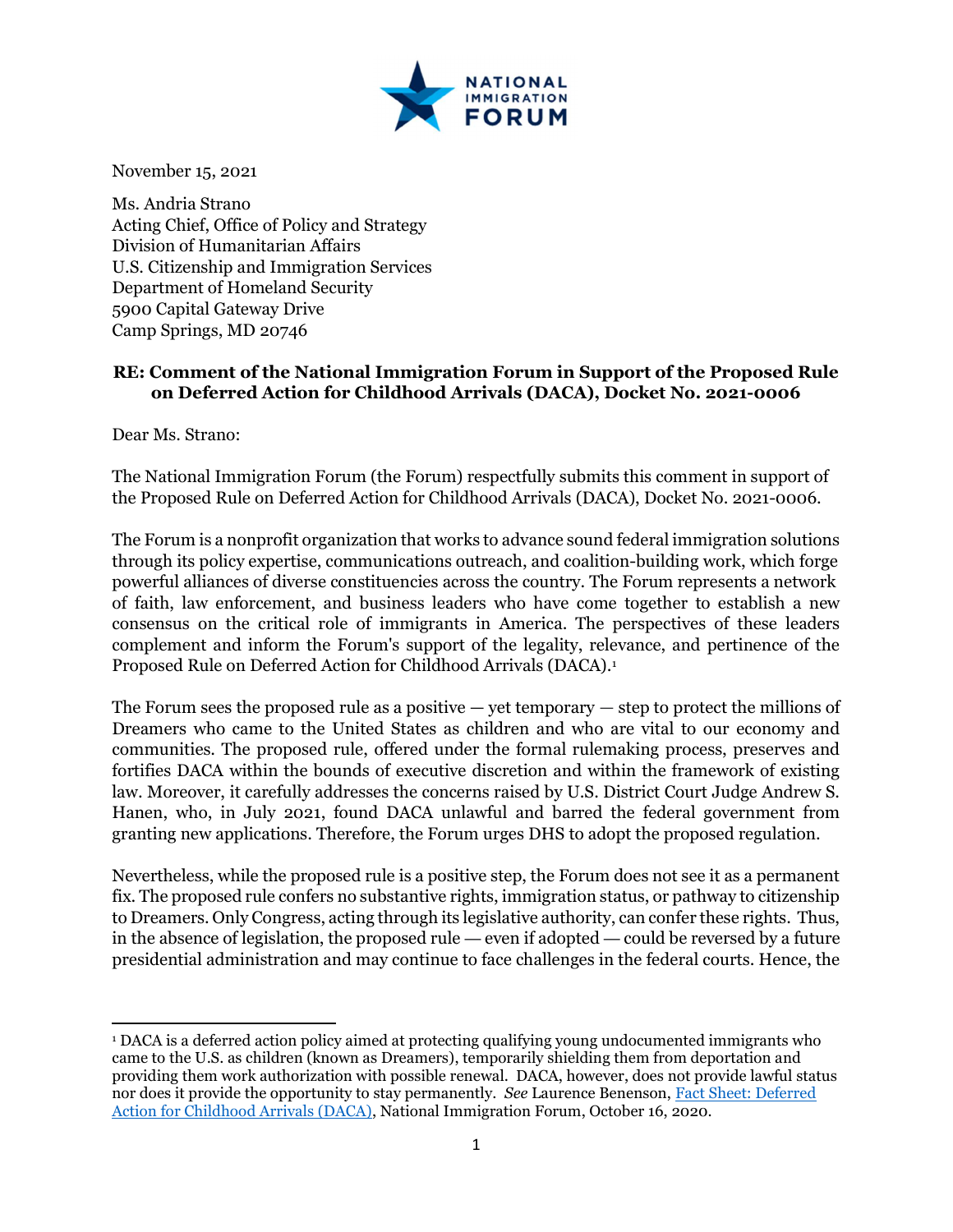

Forum respectfully requests DHS to adopt the proposed rule while continuing to urge Congress to pass a permanent legislative solution for DACA-eligible Dreamers.

The Forum endorses the proposed rule on DACA and urges Congress to act for the following three reasons:

- 1. DACA recipients are essential to the economic and social prosperity of the U.S.;
- 2. The proposed rule is within the legal bounds of executive discretion of DHS.; and
- 3. The proposed rule provides additional legal certainty to Dreamers.

#### DACA Recipients Are Essential to the Economic and Social Prosperity of the U.S.

Since  $2012$  — the year in which DACA was created — more than 825,000 Dreamers have applied successfully for deferred action under it.<sup>2</sup> Recent estimates show that as many as 3.6 million Dreamers reside in the United States,<sup>3</sup> but only about 636,000 Dreamers are currently protected under DACA.<sup>4</sup> These young people who have grown up and lived in the U.S. for most of their lives have become critical members of our congregations, schools, and communities.

On average, DACA recipients arrived in the United States at age seven and have lived here for more than 20 years.<sup>5</sup> For many, this country is the only one they have known as home. In the nearly ten years since this policy was announced, DACA recipients have developed deep family and economic roots in the United States. Over 250,000 children have been born in the United States with at least one parent who is a DACA recipient, and about 1.5 million people in the United States share a home with a DACA recipient.<sup>6</sup>

DACA recipients are also critical to the American economy. Through DACA, they can work legally, pay their fair share of taxes, and build businesses that hire American workers. They are employed in a wide range of occupations, including thousands who are self-employed.<sup>7</sup> Dreamers have also been indispensable to our recovery from the COVID-19 pandemic, with nearly 30,000 DACA recipients across the U.S.working in the health care sector8 Due to these educational and

<sup>&</sup>lt;sup>2</sup> See USCIS, DACA Quarterly Report (FY 2021, Q1), https://www.uscis.gov/sites/default/files/ document/data/DACA\_performancedata\_fy2021\_qtr1.pdf.

<sup>3</sup> See National Immigration Forum, Dreamer Advocacy Resources, July 17, 2021 https://immigrationforum.org/article/dreamer-advocacy-resources/

<sup>4</sup> See USCIS, Count of Active DACA Recipients By Month of Current DACA Expiration (Dec. 31, 2020), https://www.uscis.gov/sites/default/files/document/data/Active\_DACA\_Recipients%E2%80%93Decem ber31%2C2020.pdf

<sup>5</sup> See National Immigration Forum, Dreamer Advocacy Resources, July 17, 2021 https://immigrationforum.org/article/dreamer-advocacy-resources/

<sup>6</sup> See Nicole Prchal Svajlenka and Philip E. Wolgin, What We Know About the Demographic and Economic Impacts of DACA Recipients: Spring 2020 Edition, Center for American Progress (Apr. 6, 2020), https://www.americanprogress.org/issues/immigration/news/2020/04/06/482676/knowdemographic-economic-impacts-daca-recipients-spring-2020-edition

<sup>7</sup> See Jie Zong, et al., A Profile of Current DACA Recipients by Education, Industry, and Occupation, Migration Policy Institute (Nov. 2017), https://www.migrationpolicy.org/sites/default/files/publications/ DACA-Recipients-Work-Education-Nov2017-FS-FINAL.pdf

<sup>8</sup> See Nicole Prchal Svajlenka, A Demographic Profile of DACA Recipients on the Frontlines of the Coronavirus Response, Center for American Progress (April 6, 2020),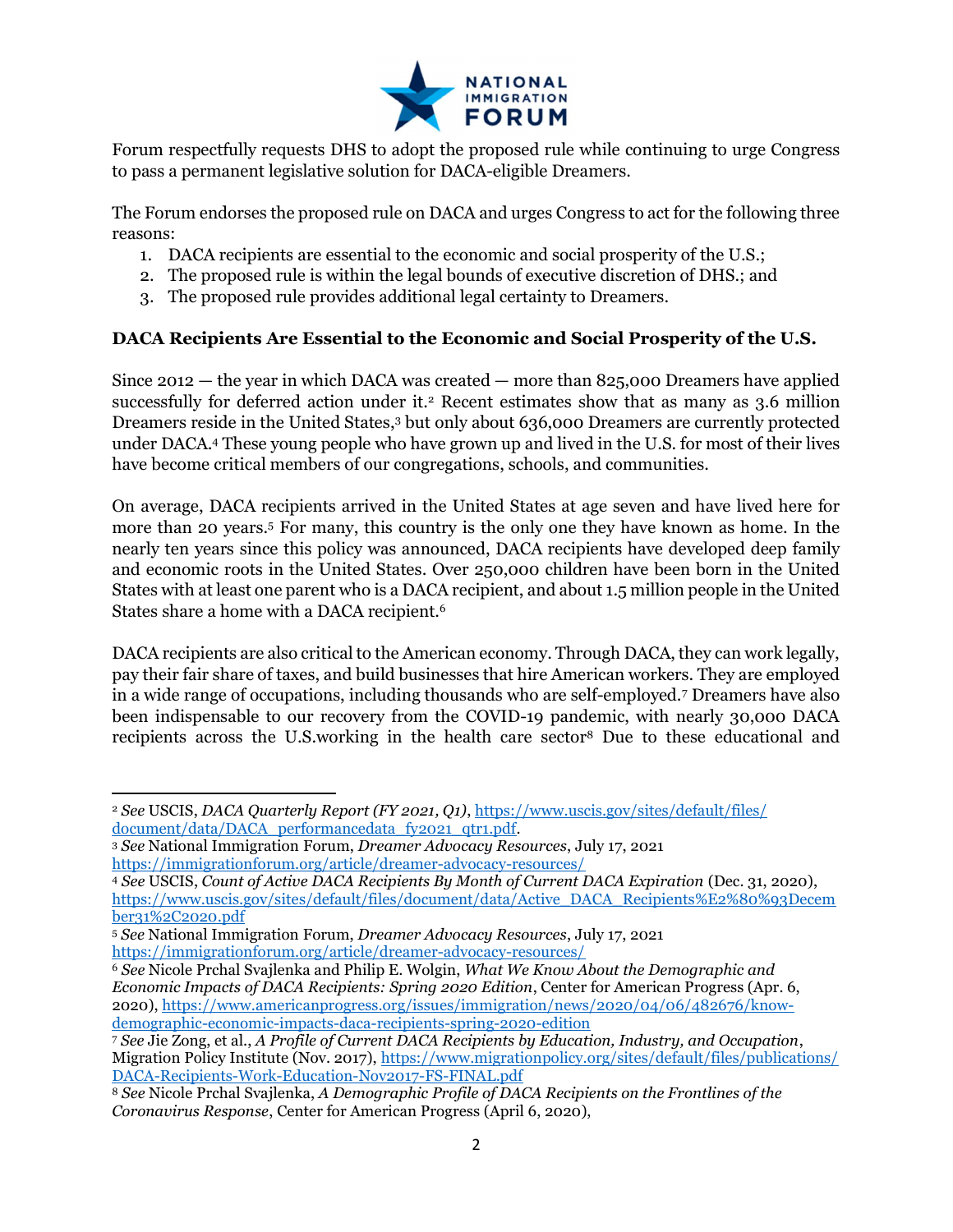

employment opportunities, DACA recipients make substantial contributions in taxes and economic activity. Over the next ten years, DACA recipients will contribute an estimated \$433.4 billion to the G.D.P., \$60 billion in fiscal impact, including \$12.3 billion in taxes to Social Security and Medicare.<sup>9</sup> Additionally, approximately two-thirds of recipients purchased their first car after receiving DACA,10 and an estimated 56,000 DACA recipients own homes and are directly responsible for \$566.7 million in annual mortgage payments.11 DACA recipients also are calculated to pay \$2.3 billion in rental payments each year.<sup>12</sup>

#### The Proposed Rule Lies Within the Legal Bounds of Executive Discretion

## A. DHS's Prosecutorial Discretion

Executive discretion is the exercise of governmental power vested in the president and other administrative agencies to carry out the laws adopted by Congress.13 The executive branch has broad discretion to issue agency interpretations when statutory language is ambiguous.14 In this case, the proposed rule on DACA aims to protect Dreamers — temporarily shielding them from deportation. DHS's authority to decide whether Dreamers are a priority for deportation — taking into account the agency's limited resources  $-\text{ is a matter of of of } 1$  discretion.

U.S. courts have long recognized the legality of prosecutorial discretion to manage the day-to-day enforcement of the laws enacted by Congress.15 In United States v. Nixon, the Supreme Court noted: "[T]he Executive Branch has exclusive authority and absolute discretion to decide whether to prosecute a case." Moreover, as multiple courts and authors argue, "prosecutorial discretion is a necessary and proper use of executive power in its law enforcement role. Where Congress has

https://scholarship.law.upenn.edu/faculty\_scholarship/1715

https://www.yalejreg.com/nc/employment-authorization-and-prosecutorial-discretion-the-case-forimmigration-unexceptionalism-by-s/

https://www.americanprogress.org/issues/immigration/news/2020/04/06/482708/demographicprofile-daca-recipients-frontlines-coronavirus-response

<sup>9</sup> See National Immigration Forum, Talking Points about Dreamers, https://immigrationforum.org/wpcontent/uploads/2019/04/Dreamer-Advocacy-Talking-Points.pdf

<sup>10</sup> Tom K. Wong, et al., DACA Recipients' Economic and Educational Gains Continue to Grow, Center for American Progress (Aug. 28, 2017), https://www.americanprogress.org/issues/immigration/news/2017/ 08/28/437956/daca-recipients-economic-educational-gains-continue-grow

<sup>&</sup>lt;sup>11</sup> See Nicole Prchal Svajlenka and Philip E. Wolgin, What We Know About the Demographic and Economic Impacts of DACA Recipients: Spring 2020 Edition, Center for American Progress (Apr. 6, 2020), https://www.americanprogress.org/issues/immigration/news/2020/04/06/482676/knowdemographic-economic-impacts-daca-recipients-spring-2020-edition

<sup>&</sup>lt;sup>12</sup> See Nicole Prchal Svajlenka and Philip E. Wolgin, What We Know About the Demographic and Economic Impacts of DACA Recipients: Spring 2020 Edition, Center for American Progress (Apr. 6, 2020), https://www.americanprogress.org/issues/immigration/news/2020/04/06/482676/knowdemographic-economic-impacts-daca-recipients-spring-2020-edition

<sup>&</sup>lt;sup>13</sup> See Coglianese, Cary and Yoo, Christopher S., "The Bounds of Executive Discretion in the Regulatory State" (2016). Faculty Scholarship at Penn Law. 1715.

<sup>14</sup> See Shoba Sivaprasad Wadhia, Employment Authorization and Prosecutorial Discretion: The Case for Immigration Unexceptionalism, February 10, 2016, Yale Journal on Regulation,

<sup>15</sup> See Kevin J. Fandl, Presidential Power To Protect Dreamers: Abusive or Proper? , Yale L. & Pol'y Rev. Inter Alia (01/29/2018), https://ylpr.yale.edu/inter\_alia/presidential-power-protect-dreamers-abusiveor-proper.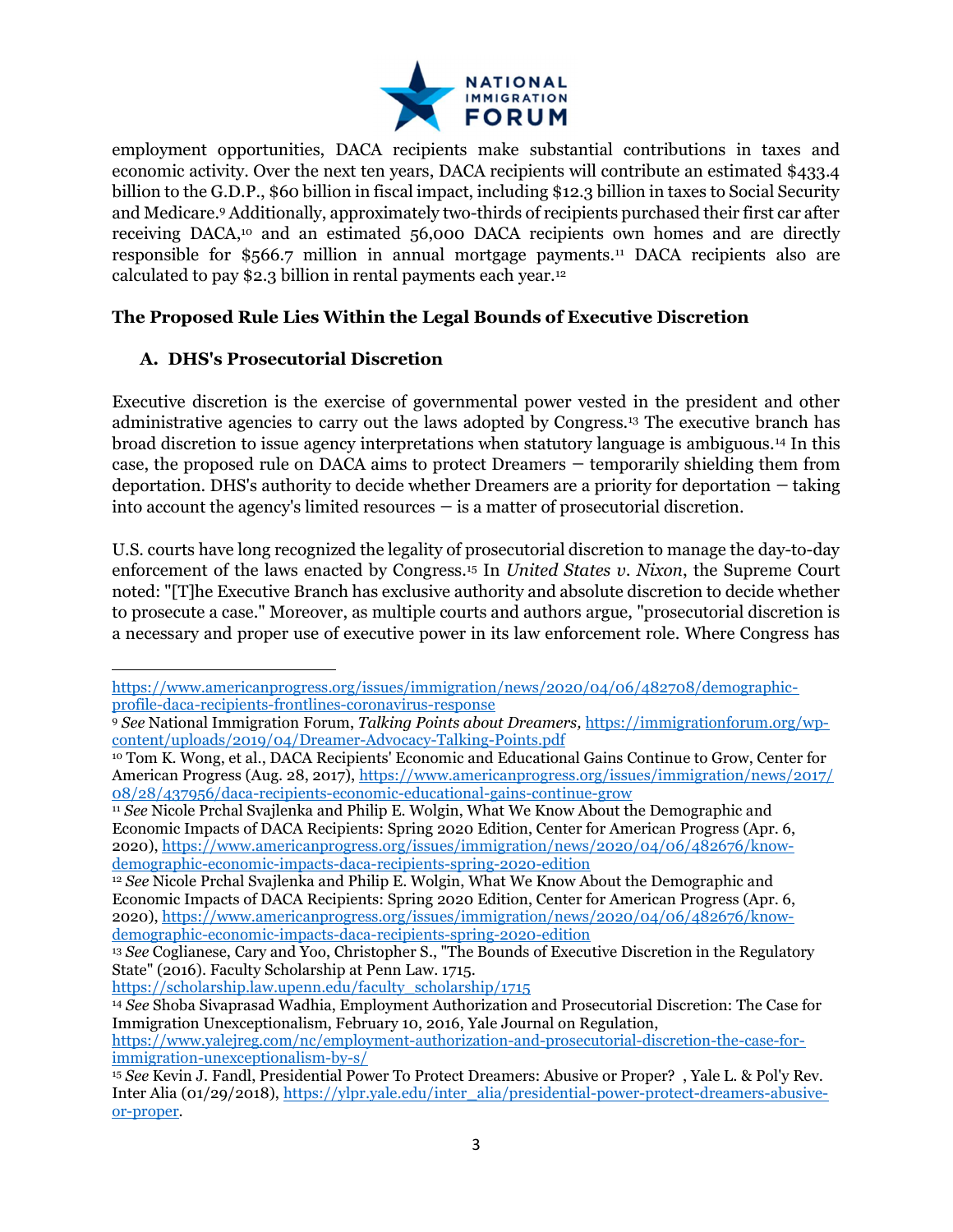

failed to provide clear guidance or direct specific enforcement measures, the executive is left with the obligation to decide, within the parameters of statutory language, the intent of the law to enforce it."16 In 1985, the Supreme Court in Heckler v. Chaney rejected a challenge to a federal agency's authority to withhold enforcement of law and highlighted the role that an agency plays in selectively executing the law:

[T]he agency must not only assess whether a violation has occurred, but whether agency resources are best spent on this violation or another, whether the agency is likely to succeed if it acts, whether the particular enforcement action requested best fits the agency's overall policies, and, indeed, whether the agency has enough resources to undertake the action at all. An agency generally cannot act against each technical violation of the statute it is charged with enforcing.<sup>17</sup>

The proposed rule on DACA aligns with the well-established principle of prosecutorial discretion. It aims to enforce existing law under the INA, taking into account DHS's limited resources and the agency's knowledge on how to enforce the law better. In other words, the proposed rule reflects a policy of forbearance that is well within DHS's authority.

# B. DHS's Discretion to Provide Work Authorization

Besides shielding Dreamers from deportation, the proposed rule on DACA seeks to provide them work authorization with possible renewal. In that regard, Congress has delegated to DHS the legal authority for issuing work authorization to noncitizens. "The Immigration and Nationality Act  $(INA)$ , as provided in Title 8 U.S.C. § 1103(a)(1) vests in the Secretary of Homeland Security the power to administer and enforce the INA and related laws, and provides DHS with the authority to establish regulations and policies to carry out the provisions of the INA."<sup>18</sup>

Moreover, "8 U.S.C. § 1324a(h)(3) defines an 'unauthorized alien' for employment purposes as a person who is neither an LPR nor 'authorized to be … employed … by the Attorney General [now Secretary of Homeland Security.]' This language … has served as at least one statutory basis for DHS to name people who could work, and Congress has placed no cap on the number of work permits that may be issued."19 Hence, the proposed rule is consistent with DHS's legal authority to provide work authorization to those who benefit from prosecutorial discretion, including the Dreamers mentioned above.

<sup>16</sup> See Shoba Sivaprasad Wadhia, Employment Authorization and Prosecutorial Discretion: The Case for Immigration Unexceptionalism, February 10, 2016, Yale Journal on Regulation,

https://www.yalejreg.com/nc/employment-authorization-and-prosecutorial-discretion-the-case-forimmigration-unexceptionalism-by-s/

<sup>17</sup> Heckler v. Chaney, 470 U.S. 821, 831 (1985).

<sup>&</sup>lt;sup>18</sup> See Shoba Sivaprasad Wadhia, *Employment Authorization and Prosecutorial Discretion: The Case for* Immigration Unexceptionalism, February 10, 2016, Yale Journal on Regulation, https://www.yalejreg.com/nc/employment-authorization-and-prosecutorial-discretion-the-case-forimmigration-unexceptionalism-by-s/

<sup>&</sup>lt;sup>19</sup> See Shoba Sivaprasad Wadhia, Employment Authorization and Prosecutorial Discretion: The Case for Immigration Unexceptionalism, February 10, 2016, Yale Journal on Regulation, https://www.yalejreg.com/nc/employmentauthorization-and-prosecutorial-discretion-the-case-for-immigration-unexceptionalism-by-s/